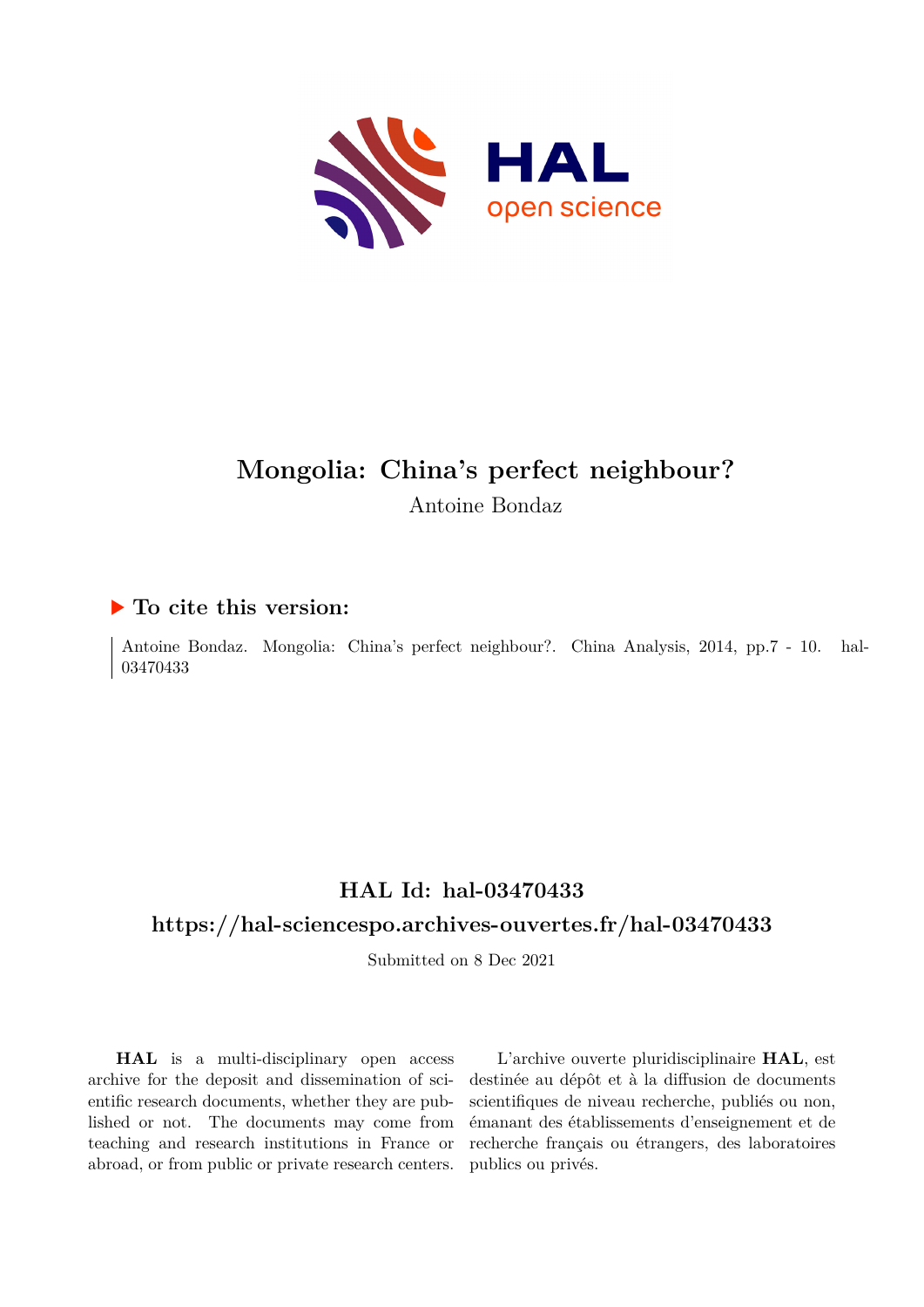China to compromise on borders. Shi says that given the increased competition between Washington and Beijing, India's attitude towards the two powers will be decisive in defining the geopolitics of Eurasia in the twenty-first century.

# **3. Mongolia: China's perfect neighbour?**

#### **Antoine Bondaz**

#### **Sources:**

Wei Lisu and Xia Anling, "An overview of research on Mongolia conducted by Chinese academics over the past 20 years", *Xiandai guoji guanxi – Contemporary International Relations*, No. 4, 2013.<sup>12</sup>

Wu Yun, "Exploratory study of China-Mongolia economic and trade relations in the twenty-first century", *Guoji yanjiu cankao – International Study Reference*, No. 8, 2013.<sup>13</sup>

Zhang Haixia, "The SWOT model applied to economic and trade cooperation between China and Mongolia", *Xiandai jingji xinxi – Modern Economic Information*, No. 10, 2013.<sup>14</sup>

Wang Cong, "The development of the 'silk road economic zone' is a major event", *Yangshiwang ping – CCTV Network Opinion*, No. 1043, December 2013.15

Wang Zhaobin, "The China-Mongolia dilemma in the coal trade", *I-Feng – Phoenix*, 9 January 2013.16

Yan Xiaodong, "Mongolia's 'third neighbour' diplomacy endangers China and Russia", *Development Research Centre of the State Council*, 31 May 2013.<sup>17</sup>

"China-Mongolia relations are tested by the meeting between Japan's Prime Minister Abe and Mongolia's President Elbegdorj", *Ta Kung Pao*, 1 October 2013.18

Russian influence in Mongolia began to decline after the collapse of the Soviet Union. Since then, China has become the most important player in Mongolia's economic development. China is Mongolia's leading trading partner and the main focus of its diplomacy. However, the relationship is asymmetric: Mongolia is not a priority for China, as evidenced by the limited academic literature written on the subject in China.19 Instead, Mongolia

<sup>&</sup>lt;sup>12</sup> Wei Lisu is a professor in the Department of International Politics, Central China Normal University in Wuhan, Hubei province. He specialises in Mongolia's domestic politics and foreign policy. Xia Anling is a professor of Marxism at the Huazhong Normal University, Hubei.

Wu Yun is a PhD student at Inner Mongolia University.

<sup>14</sup> Zhang Haixia is a graduate of Heilongjiang University, Harbin, who specialises in relations between China and the former Soviet bloc.

Wang Cong is a researcher on Central Asia at the China Institutes of Contemporary International Relations (CICIR).

<sup>16</sup> Wang Zhaobin is a senior reporter for the Chinese review, *Energy* ("能源" 杂志), specialising in coal and renewable energies.

<sup>17</sup> Yan Xiaodong is an honorary research fellow at the Chinese Academy of Social Sciences (CASS).

<sup>18</sup> *Ta Kung Pao* is China's oldest newspaper, founded in 1902. It is based in Hong Kong and financed by the Chinese Communist Party, and it is generally considered to be a mouthpiece for the country's leadership.

<sup>19</sup> The article by Wei Lisu and Xia Anling points out that between 1992 and 2013, the CICR published only 11 articles on Mongolia, with the leading Chinese academic journal, *Shijie jingji yu zhengzhi – World Economics and Politics*, publishing only two. The research centre most active in dealing with the subject is the Institute of Northeast Asian Studies, Jilin University.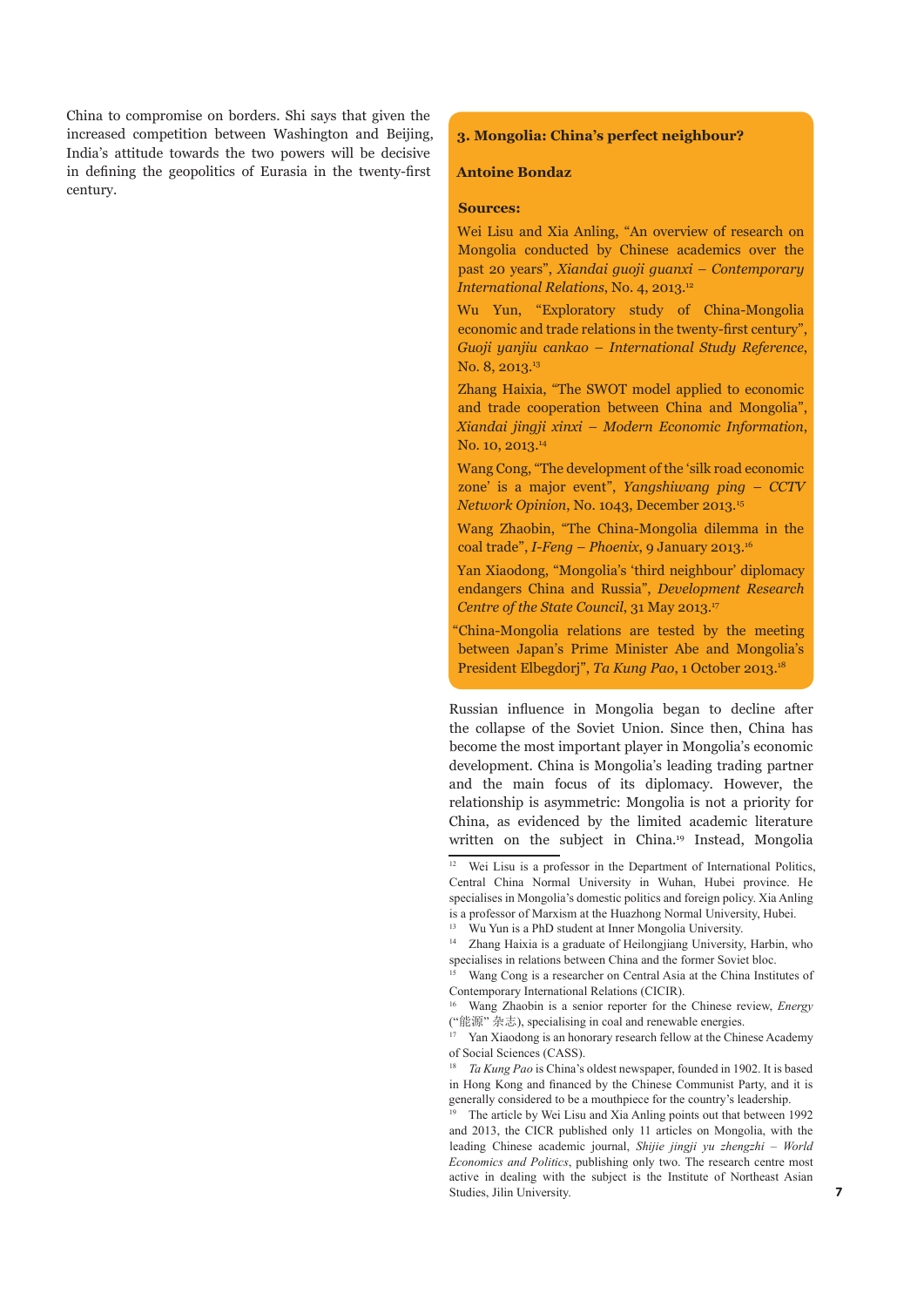The special relationship is reflected in the two countries' represents an economic opportunity, mainly useful to China as a source of raw materials.20

*Table: China's share of Mongolia's trade Table: China's share of Mongolia's trade* 

|                                   | 1990 | 1995 | 2000 | 2004 | 2008 | 2010 | 2011 | 2012 |
|-----------------------------------|------|------|------|------|------|------|------|------|
| Total Mongolia Trade (USD bn)     | 1.6  | 0.9  |      | 1.9  | 5.8  | 6.1  | 11.4 | 11.1 |
| China Mongolia Trade (USD bn)     | 0.03 | 0.11 | 0.4  | 0.7  | 2.5  |      | 6.5  | 5.9  |
| China share of Mongolia trade (%) | 2%   | 14%  | 33%  | 37%  | 43%  | 56%  | 57%  | 53%  |

Source: Wu Yun, "Exploratory study of China-Mongolia economic and trade relations in the twenty-first century", .<br>Guoji yanjiu cankao – International Study Reference, No. 8, 2013.

China has complex and tense relations with its littoral neighbours, from Japan to the Philippines and Vietnam. By comparison, Mongolia seems to be the perfect neighbour. The economies of the two states complement each other. Mongolia has no disputes with China over the two countries' shared 4,710km border, and the country presents no threat to China's national security. The articles leave out the historical border dispute between China the Soviet Union over the current PRC-Mongolia border. They also ignore Mongolia's 1 past claims to complete sovereignty over Mongolia from the Republic of China and from the PRC, particularly from of greater dependence on China, which I some members of the Chinese military.

Mongolia is ready and willing to offer its services as a mediator, especially on North Korea, and has no desire to align itself openly with any great power. Even so, China animal products, were Mongolia has become concerned that Mongolia is moving closer to the United States and Japan, as a result of the US effort to reposition itself in the Asia-Pacific region and of Japan's proactive diplomacy with regard to Mongolia.

### **The post-Soviet honeymoon period**

Wei Lisu and Xia Anling review the history of recent China-Mongolia relations. Mongolia became a satellite of the USSR  $\quad$  is sizeable: China's investmen after the proclamation of the People's Republic of Mongolia in 1924. But Mongolia stopped prioritising relations with Russia in 1994. Officially, its leadership spoke of diversifying diplomatic relations, but unofficially, their intention was to focus on relations with China. Mongolia and China signed a "good-neighbour partnership of mutual trust" (睦邻互信 invest very little in the country. Even Burm 伙伴关系*, mulin huxin huoban guanxi*) in 2003 during a state visit to Mongolia by China's President Hu Jintao. The alliance was elevated to a strategic partnership in 2011. The special economic and trade relatio Since then, bilateral meetings have increased in frequency, and China has become Mongolia's chief political partner.<sup>21</sup>

n Japan to the Philippines and Vietnam. By close economic ties. Zhang Haixia notes that the countries' ngolia seems to be the perfect neighbour. economies are complementary: Mongolia has the raw of the two states complement each other. materials that China needs, but to exploit them effectively, it needs Chinese technology and capital investment. Wu matter with china over the two countries are frocas chinese technology and capital investment. We border, and the country presents no threat Yun writes that China has benefited enormously from mongolia's greater economic openness and from its percent of the Mongolia's greater economic openness and from its dispute between China the Soviet Union willingness to reduce its dependence on Russia. Moreover, Mongolia's move away from Russia has allowed it to dramatically increase its external trade, albeit at the cost of greater dependence on China, which has become its of the Chinese military. The since impact on Mongolia's experiment since 1999. Trade with China enabled Mongolia to reach an annual trade surplus of \$2.1 billion dy and willing to offer its services as a in 2012, representing nearly 15 percent of its GDP. Raw ally on North Korea, and has no desire to materials such as coal and, to a lesser extent, wood and animal products, were Mongolia's most important exports. The trade in raw materials is also crucial to some Chinese regions. For example, raw materials account for 52 percent of Inner Mongolia's external trade.

Wu Yun says that Chinese industry has a strong foothold **Example 1** Exterior **competition** in Mongolia: 5,303 Chinese companies were registered in 2010, representing almost 50 percent of the total number Anling review the history of recent China- of foreign companies in the country. Direct investment is sizeable: China's investment in Mongolia was worth \$24 billion in 2010, accounting for 51 percent of Mongolia's ngolia stopped prioritising relations with total foreign investment. China's closest competitors in  $\mathbb{R}^n$ foreign investment were Canada, with 8 percent of total foreign investment were canada, with 6 percent of total ons, but unofficially, their intention was to foreign investment, the Netherlands, with 6.1 percent, and South Korea, with Korea, with 5.3 percent. The other "great powers" is with China. Mongolia and China signed South Korea, with 5.3 percent. The other "great powers" invest very little in the country. Even Burma has put more huxin huoban guanxi) in 2003 during a money into Mongolia than have Russia and the US.

The special economic and trade relationship between eral meetings have increased in frequency, Mongolia and China has had a significant and positive ecome Mongolia's chief political partner.<sup>21</sup> impact on Mongolia's economy. The economy has experienced double-digit growth rates since the end of the last decade. However, Mongolia's dependence on the Chinese market also makes it vulnerable. For example, the World Bank lowered its 2013 growth forecast for Mongolia from 16.5 percent to 12.5 percent because of a 24-percent drop in China's demand for coal over the first nine months of 2013.

Evidence of this can be seen in the fact that the website of the Economic and Commercial Counsellor's Office of the Chinese Embassy to Mongolia, available at http://mn.mofcom.gov.cn/, is updated frequently, unlike that of the embassy itself.

<sup>21</sup> In 2013, top Chinese officials Wu Bangguo and Yang Jiechi visited Mongolia, in January and May respectively. The Mongolian and Chinese presidents met in June on the sidelines of the Shanghai Cooperation Organisation summit in Bishkek, Kyrgyzstan. Chinese Defence Minister Chang Wanquan visited Mongolia in September and Mongolian Prime Minister Norovyn Altankhuyag came to Beijing in October.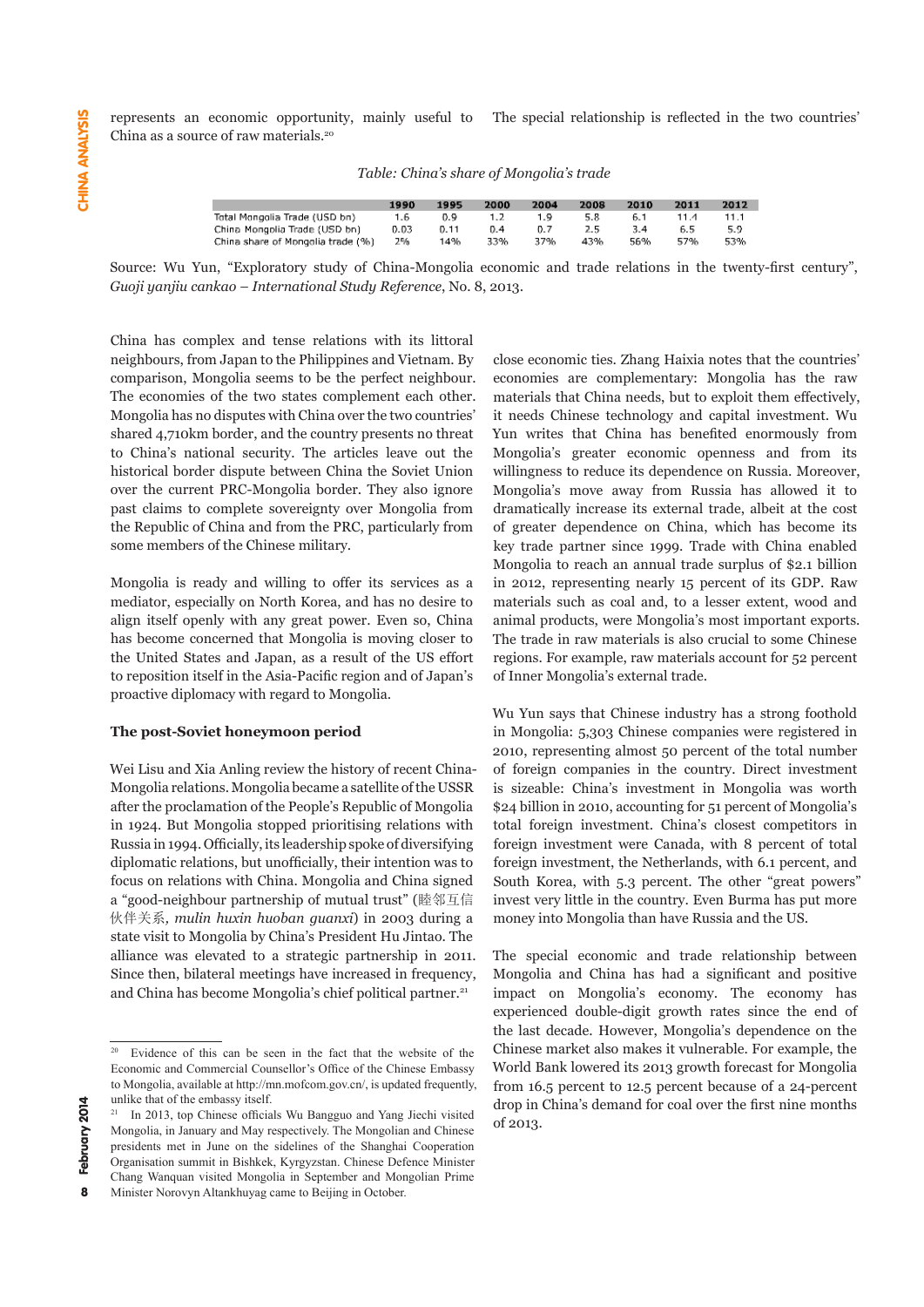### **Structural limitations on Chinese influence**

China faces some structural barriers to increasing its influence in Mongolia. Wu Yun points out that competition for access to Mongolia's raw materials has increased, with Russia, Japan, and South Korea all seeking a share in Mongolian resources. In August 2011, South Korea signed a plan for cooperation with Mongolia on mineral extraction, and several foreign mining companies are already present in the Mongolian mining industry.

Wu says that the form of Chinese investment is a problem. Foreign investment projects are few in number, but each of them is substantial. Anglo-Australian mining companies BHP Billiton and Rio Tinto, for instance, have made large investments in the country's mineral sector, notably in the huge Tolgoi coal mine. Chinese investments in the sector have tended to be relatively small, even if they are now growing. This has stopped China from having a presence in the larger mining projects. Equally damaging, Chinese investments have not been strategically focused, especially in comparison to those of Russia. Russia is responsible for less than 2 percent of Mongolia's total foreign investment. But it is a key stakeholder in the joint venture Ulaanbaatar Railway Joint Stock Company, which owns 90 percent of Mongolia's rail transport. Russia has a 49 percent share in the Erdenet Mining Corporation, which controls most of Mongolia's copper and rare earth metals. And it holds 49 percent of Oriental Uranium, the main uranium extraction company in Mongolia. These investments give Russia a privileged position in Mongolia's strategic sectors.

All the authors agree that the investment climate for mining development in Mongolia needs to be improved. Wu Yun says that Mongolian law is complex and volatile. The adoption of a law on foreign investment (外资控制法*, waizi kongzhi fa*) in July 2012 made things even less clear. Wang Zhaobin says that Mongolia has regulations restricting the importation of Chinese labour. This limit caused the massive mining and aluminium producer, the Aluminum Corporation of China (CHALCO), to suspend its investment programmes in the country.

Zhang Haixia points out other barriers to economic cooperation. Mongolia has poor connecting infrastructure at customs and border posts and its rail network is old and inadequate. But the country's low population density, under 2 inhabitants per km², necessitates a relatively high level of infrastructure for ventures to succeed. Meanwhile, the country has a small internal market, with only 2.9 million inhabitants, limiting the potential for trade.<sup>22</sup>

# **Initiatives to increase cooperation**

Given these structural limitations, some of the authors think that China should rethink its economic relations with Mongolia. Wu Yun says Chinese companies must improve their image in the country by paying more attention to the environmental and human dimensions of their activities in Mongolia. They could, for example, increase peopleto-people exchanges.23 During Mongolian Prime Minister Norovyn Altankhuyag's visit to Beijing on 22-26 October 2013, a new protocol was signed to add to the 2011 strategic partnership agreement. China's President Xi Jinping stressed three key points, which Wu Yun describes as a "triangle of cooperation" (三位一体、统筹推进*, sanwei yiti, tongchou tuijin).* Xi spoke of the need to establish better cooperation in the development of the mining sector in Mongolia, greater development of infrastructure between the two countries, and more substantial financial cooperation.

Wang Cong thinks one good way to encourage cooperation could be "the Silk Road Economic Belt" (丝绸之路经济带, *sichou zhi lu jingji dai*), which

Over the past three years, Mongolia has been reaching out to potential third neighbours in an attempt<br>to "diversify" its diplomatic "diversify" its diplomatic partners. Mongolia wants to remain "non-aligned" and "intermedial" in its foreign policy.

Xi Jinping first spoke of in a speech in September 2013 at Nazarbayev University in Kazakhstan. In another speech on 24 October 2013, the president spoke of the importance of economic policy

in the stabilisation of China's neighbourhood.<sup>24</sup> Mongolia was not initially included in the Chinese conceptualisation of the Silk Road Economic Belt. However, it joined the initiative at the end of 2013 through the efforts of the Mongolian government, particularly during the prime minister's visit in October, and of the National Development and Reform Commission (NDRC) of China's State Council, which organised a working conference on the subject in November.<sup>25</sup>

# **China's concerns about Mongolia's "third neighbour" strategy**

Former US Secretary of State James Baker coined the phrase "third neighbour" (第三邻国*, disan linguo*) during a

 $22$  By comparison, Inner Mongolia alone has 4 million citizens who are ethnic Mongolians.

<sup>23</sup> According to Wang Xiaolong, China's ambassador to Mongolia, there were nearly 1.3 million border crossings from Mongolia to China in 2012, and more than 6,000 Mongolian young people are studying in China.

<sup>&#</sup>x27;Speech by Xi Jinping on neighbourhood policy to the Working Conference on Neighbourhood Relations", *Xinhua*, 25 October 2013, available at http://news.xinhuanet.com/politics/2013-10/25/c\_117878944. htm.

<sup>&</sup>lt;sup>25</sup> The concept of the "Silk Road Economic Belt" was initially aimed at associating five Chinese provinces (Shanxi, Gansu, Qinghai, Ningxia, and Xinjiang) with the countries of Central Asia. The provinces of Sichuan and Inner Mongolia and the municipality of Chongqing were subsequently added to the list, as was Mongolia. Three "roads" encapsulate the concept: road transport infrastructure and logistics; oil and gas transport infrastructure; and the development of the transnational economy.